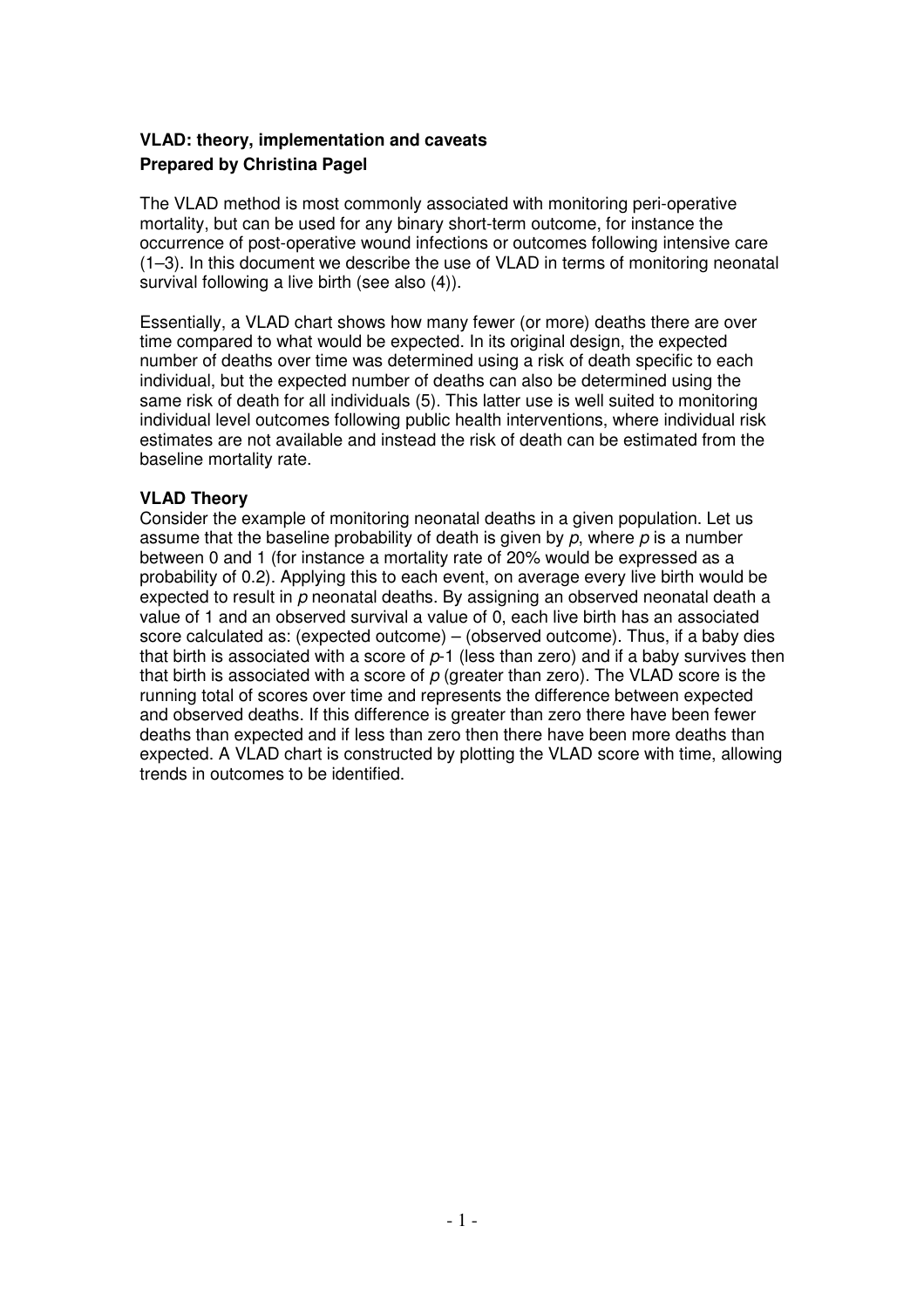## **VLAD Implementation**



Cumulative expected - observed deaths

#### **Figure 1 - A hypothetical example where baseline probability of death is 0.1 (corresponding to a 10% mortality rate). The first 4 points on the VLAD chart are shown.**

A hypothetical example using neonatal mortality to illustrate the VLAD chart is shown in Figure 1. In this example, we assume that the baseline probability of death is 0.1 (corresponding to an NMR of 100 neonatal deaths per 1000 live births or 10%), so that every baby that survives is associated with a score of 0.1 and every baby that dies is associated with a score of  $-0.9$ .

| Observed<br>outcome in<br>order of birth<br>date $(1=$ death) | Probability of<br>death | Associated<br>score (risk-<br>outcome) | <b>VLAD</b> score<br>(running total of scores) |
|---------------------------------------------------------------|-------------------------|----------------------------------------|------------------------------------------------|
|                                                               | 0.1                     | 0.1                                    | 0.1                                            |
|                                                               | 0.1                     | 0.1                                    | 0.2                                            |
|                                                               | 0.1                     | $-0.9$                                 | $-0.7$                                         |
|                                                               | ი 1                     | 0.                                     | $-0.6$                                         |

**Table 1 - Example VLAD calculation for figure 1. An observed death is allocated a value of "1" and an observed survival a value of "0". Outcomes are ordered by the chronological order of the event (in this case a live birth).** 

Table 1 shows how the VLAD plot in Figure 1 is obtained. If, throughout the time period considered, the overall observed mortality rate matches the baseline mortality rate used in constructing the VLAD chart, then the VLAD score will tend to fluctuate around zero. This is illustrated in Figure 2, where we randomly generated 100 outcomes over an example three year period assuming a baseline probability of death of 0.1 (10%) and assigned hypothetical birthdates to each outcome.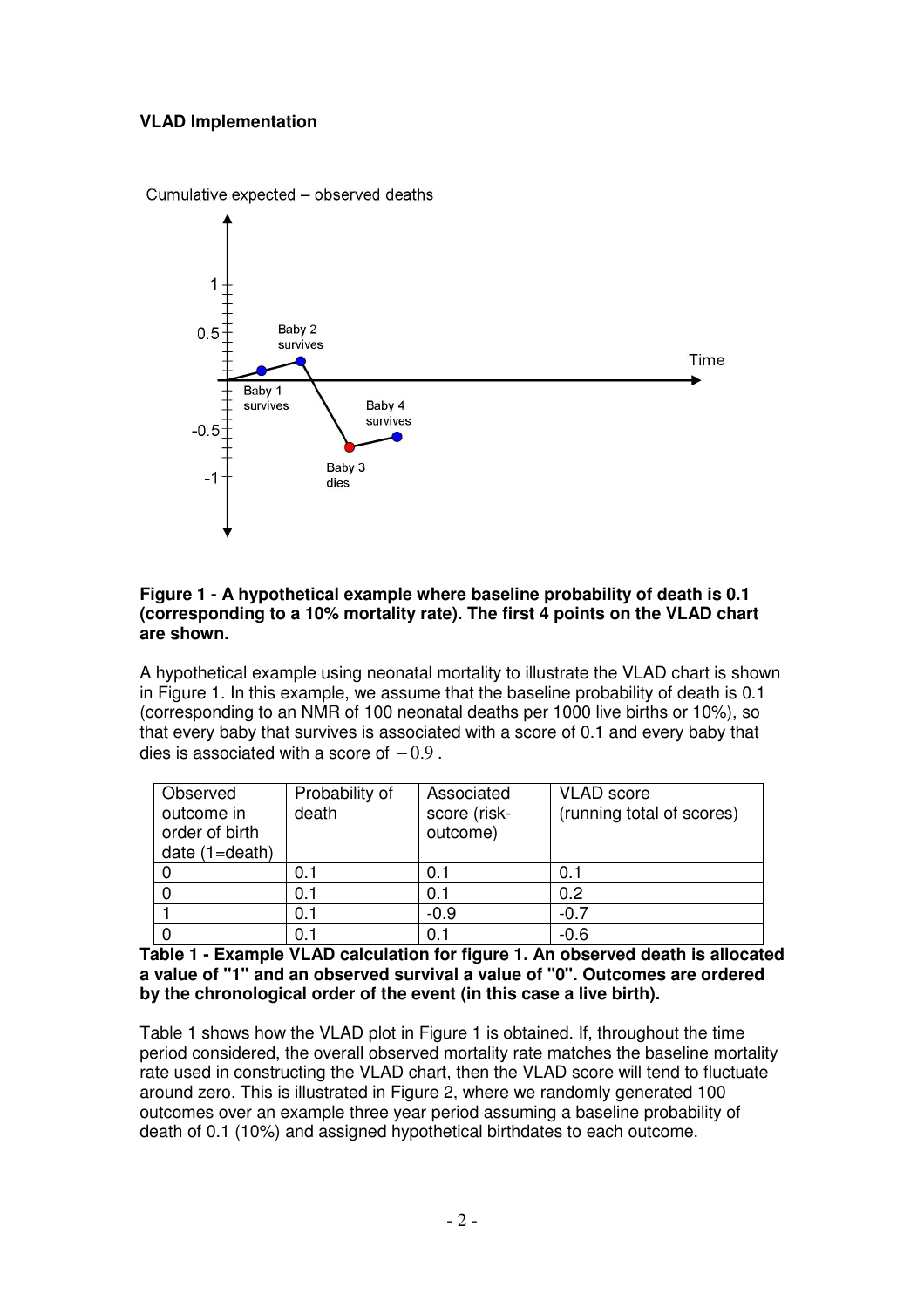Cumulative expected - observed deaths



#### **Figure 2 - A VLAD chart of 100 hypothetical consecutive neonatal outcomes with a baseline probability of death of 0.1 (corresponding to a 10% mortality rate).**

Any set of data that contains distinct subgroups that could be usefully compared, for instance trial arms or people in different geographical regions or economic groupings, can be considered separately when calculating VLAD scores, with multiple traces produced on the same VLAD chart (Figure 3).



Cumulative expected - observed deaths

**Figure 3 - Comparing the outcomes between two groups on the same VLAD chart (this example was generated by randomly splitting the 100 cases in Figure 2 into two groups.)**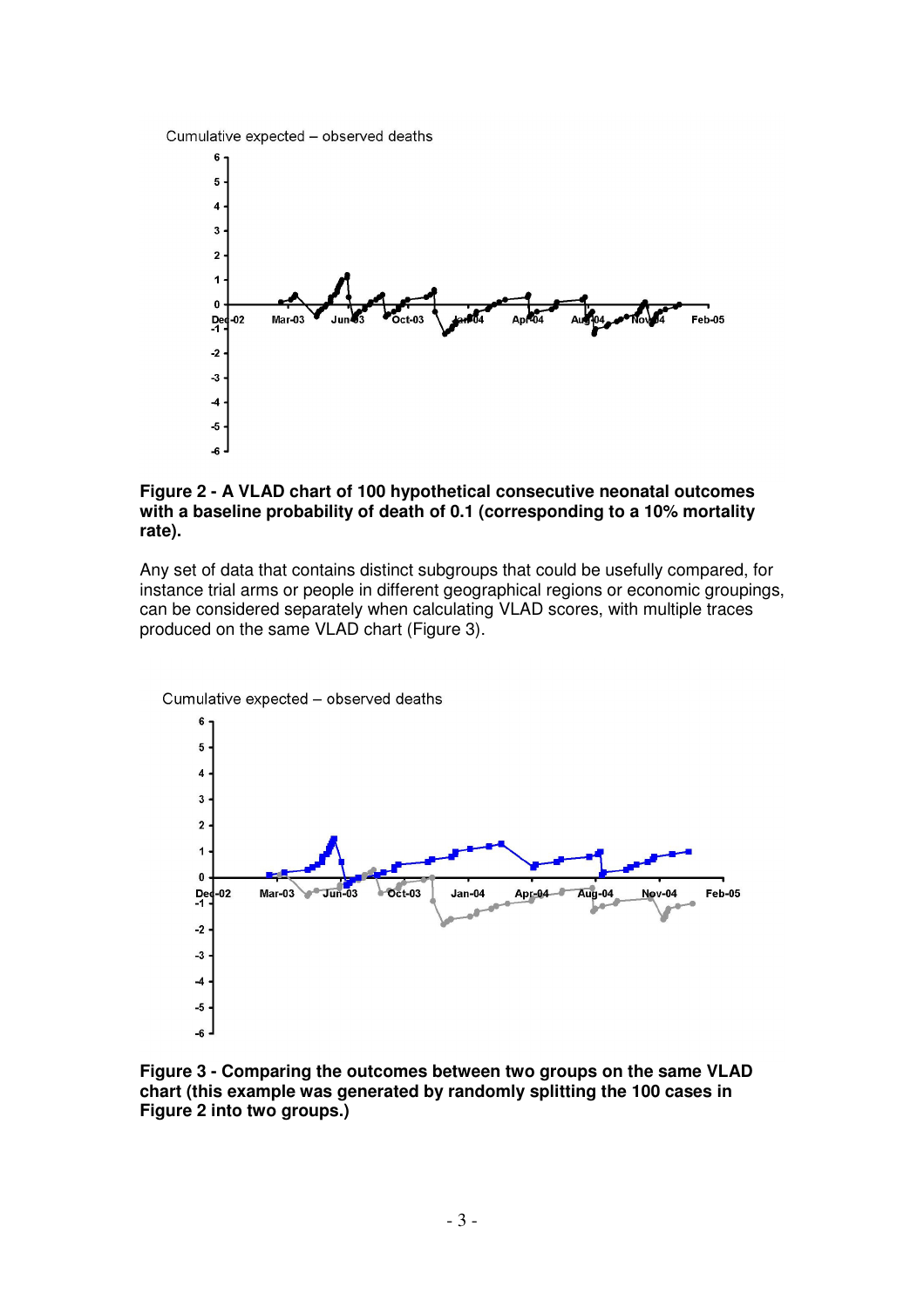#### **VLAD Caveats**

It is important to note that the appearance of VLAD charts is very sensitive to the risk estimates used, so it is vital to consider carefully what the baseline risk should be: too high an estimate of baseline risk will give a false impression that outcomes are very good and may engender complacency, whereas too low an estimate of baseline risk will give the converse impression that there are many more deaths than there 'should' be. If outcomes improve over time, as is the case in many low and middleincome settings, it is important to review the value used for the baseline risk regularly, for instance annually. To illustrate this effect, in Figure 4 we have shown the VLAD chart for the same outcomes shown in Figure 2 assuming different baseline probabilities of death of 0.15 (green line), and 0.05 (red line).



cumulative expected - observed deaths



**Figure 4 - Two VLAD plots for the same hypothetical observed outcomes as for Figure 2, but with different assumptions for the baseline probability of death.**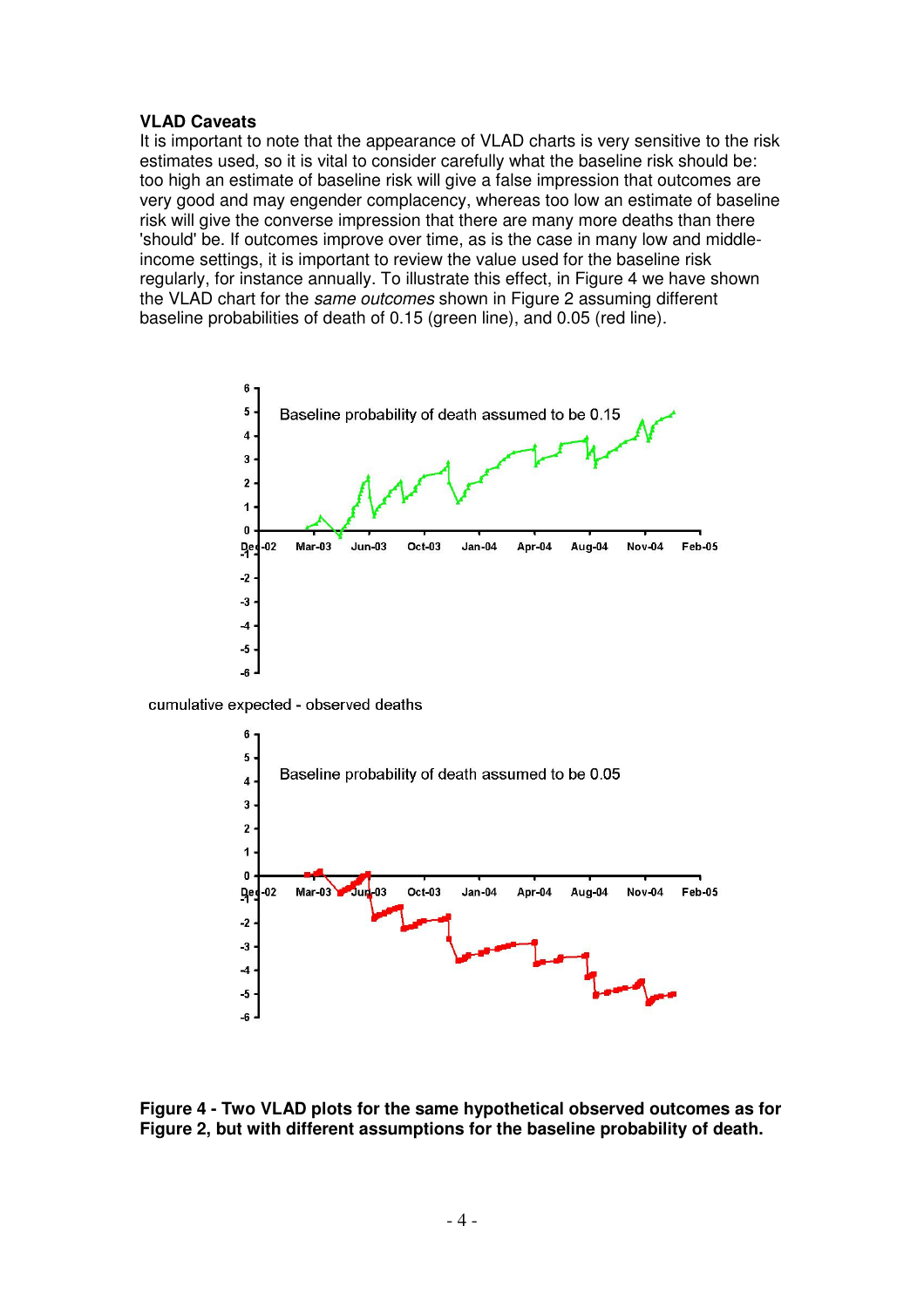Another aspect to consider when monitoring outcomes, in particular those in community settings, is loss to follow up. If the population lost to follow up has similar characteristics to those whose outcome is known then this does not present a problem. However, if there is reason to believe that those whose outcome is unknown experience either a significantly higher or lower mortality rate than those whose outcome is know, then we must be careful in the interpretation of the VLAD chart. Figure 5 shows the potential for misinterpretation if the mortality rates of a supposed 10% lost to follow up are very different to the observed outcomes. The outcomes shown in Figure 5 are hypothetical and generated using random numbers in Microsoft Excel.



**Figure 5 - This shows the potential impact of an unrepresentative sample lost to follow up. The black line shows a hypothetical VLAD chart if the observed baseline mortality rate was 10% and the observed outcomes also had an average mortality of 10%. Assuming a loss to follow-up of 10%, the green line shows what the VLAD chart would have been if those lost to follow-up had half the baseline mortality rate and were included in the analysis. The red line shows what the VLAD chart would have been if those lost to follow-up had twice the baseline mortality rate and were included in the analysis.** 

If using VLAD charts to monitor outcomes using community surveillance or other data collection mechanisms susceptible to loss to follow up, it is important to consider the characteristics of those whose outcomes are unknown. If it is likely that these would have been worse than the average, then it is important to remember that the VLAD chart will give an overly optimistic view of outcomes.

For those familiar with VLAD and other graphical monitoring methods already used in high resource clinical settings (6–9), we note that we have not included any statistical measures of uncertainty or control limits in this description of the tool. This is because we believe the method is most suited as a visual complement to standard statistical analysis of outcomes given the absence of established risk models for outcomes such as neonatal mortality in low income settings, and so we have simplified the method accordingly. We stress that VLAD is not intended to replace statistical analysis, but instead to help spot runs of unusually poor or good outcomes.